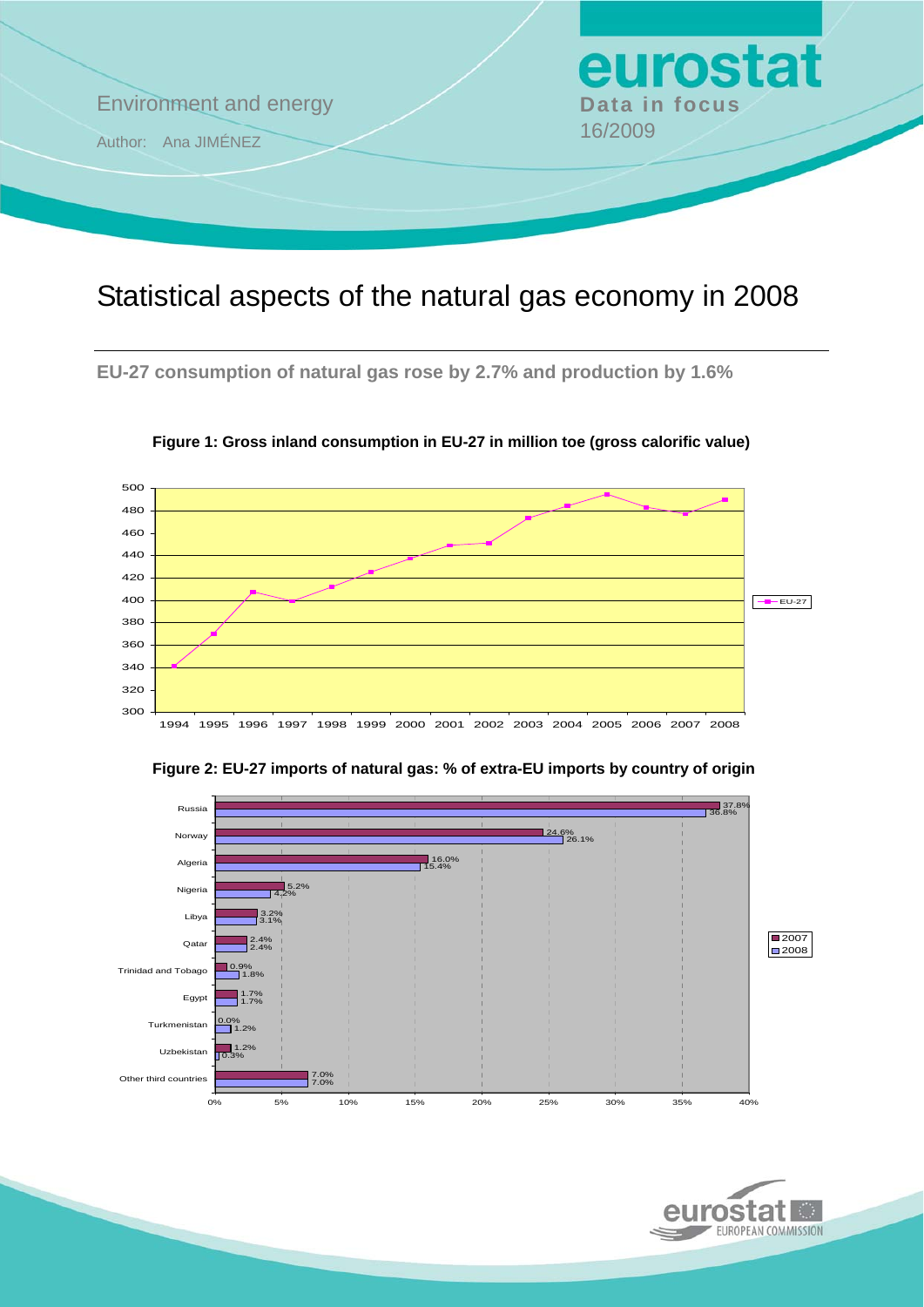|        | production<br>Primary                       | imports<br>Total<br>ςi                                  | . Resources <sup>(f)</sup><br>6                              | 4. Stock change <sup>(2)</sup>       | 5. Total exports                                     | consumption <sup>(3)</sup><br>Gross inland<br>ت  | r.Energy<br>Dependency <sup>(4)</sup>         | $(^2)$ + Decrease in stocks<br>- Increase in stocks<br>$(4)$ (2 - 5)/ 6*100<br>$\binom{3}{1}$ 1 + 2 + 4 - 5<br>$(1)1+2$ |
|--------|---------------------------------------------|---------------------------------------------------------|--------------------------------------------------------------|--------------------------------------|------------------------------------------------------|--------------------------------------------------|-----------------------------------------------|-------------------------------------------------------------------------------------------------------------------------|
|        | 2007<br>2008<br>2008/2007%                  | $\frac{2007}{2008}$<br>2007/2008%                       | $\frac{2007}{2008}$<br>2008/2007%                            | 2007<br>2008                         | 2008<br>2007<br>2008/2007%                           | $\frac{2007}{2008}$<br>2008/2007%                | 2007<br>2008                                  |                                                                                                                         |
| EU-27  | 185.9<br>189.0<br>$\frac{6}{10}$            | 381.3<br>362.2<br>$\mathbb{S}^3$                        | 548.2<br>570.2<br>4.0                                        | $5.0$<br>$0.4$                       | 76.1<br>80.9<br>62                                   | 477.0<br>489.8<br>27                             | 60.0<br>61.3                                  |                                                                                                                         |
| EA-16  | 87.5<br>92.4<br>56                          | 292.6<br>3.8<br>303.7                                   | 42<br>380.0<br>396.1                                         | $\overline{4.0}$<br>$\overline{02}$  | 60.6<br>63.4<br>47                                   | 2.9<br>323.4<br>332.8                            | $\frac{7}{7}$                                 |                                                                                                                         |
| 씲      |                                             | 14.0<br>$\mathbb{S}^3$<br>13.1                          | 14.0<br>ද?<br>13.1                                           | $\overline{0.0}$<br>$\tilde{c}$      | $\overline{0.0}$<br>38                               | 14.0<br>14.3<br>22                               | 99.5<br>91.5                                  |                                                                                                                         |
| ဥ္က    | 0.2<br>$-26.4$<br>$\rm ^{0.3}$              | 2.1<br>3.0<br>$\frac{1}{20}$                            | 3.3<br>3.3<br>$\overline{\Theta}$                            | $-0.2$<br>$\overline{\varphi}$       | 0.0<br>0.0<br>$\rm ^{0.0}$                           | 3.2<br>$\overline{\mathfrak{Z}}$<br>-2.7         | 95.2<br>99.9                                  |                                                                                                                         |
| ន      | 33<br>$\ddot{\mathrm{o}}$                   | $7.8$<br>8.6<br>10.3                                    | <b>8.3</b><br>10.0                                           | $3\overline{5}$                      | 300<br>142.0                                         | 78<br>7.8<br>$\tilde{\Theta}$                    | 95.0<br>98.7                                  |                                                                                                                         |
| ¥      | 9.8<br>8.0<br>2                             | $rac{3}{5}$<br>$\overline{0}$                           | $\overline{5}$<br>9.8<br>80                                  | $\overline{\varphi}$<br>$\rm ^{0.0}$ | 4.5<br>$5.3\,$<br>18.3                               | 4.5<br>4.5<br>$\mathbb{S}^3$                     | $-100.2$<br>$-118.3$                          |                                                                                                                         |
| 呂      | 14.3<br>13.0<br>83                          | $79.4$<br>83.1<br>$47$                                  | 96.2<br>2.6<br>93.7                                          | 2.2<br>0.6                           | 10.8<br>11.3<br>4.5                                  | 85.2<br>85.5<br>$\overline{0}4$                  | 80.6                                          |                                                                                                                         |
| Ш      | $\overline{0.0}$<br>$\overline{0.0}$<br>0.0 | $\overline{0.8}$<br>$\overline{0.8}$<br>$\overline{62}$ | $\overline{0.8}$<br>$\overline{0.8}$<br>$\overline{62}$      | $\overline{0.0}$<br>$\overline{c}$   | $\overline{0.0}$<br>$\overline{c}$<br>$\overline{c}$ | $\overline{0.8}$<br>$\overline{0.8}$<br>$62$     | 100.0                                         |                                                                                                                         |
| 쁘      | 5.<br>55<br>$\approx$                       | 4.3<br>4.6<br>3.0                                       | 4.8<br>$\overline{5}$<br>5.4                                 | 0.0<br>$\approx$                     | $\approx$<br>$\approx$<br>$\overline{0}$ .           | 4.8<br>51<br>5.7                                 | 90.3<br>90.7                                  |                                                                                                                         |
| ᆏ      | $rac{6}{6}$ $rac{6}{6}$ $rac{6}{6}$         | 3.8<br>3.9<br>2.9                                       | $3.8$<br>$3.9$<br>$2.7$                                      | $\overline{a}$ $\overline{b}$        | 3.38                                                 | $3.7$<br>$3.8$<br>$4.6$                          | $103.2$<br>$101.5$                            |                                                                                                                         |
| S3     | 0.0000                                      | 35.0<br>39.2<br>12.0                                    | 35.0<br>39.2<br>12.0                                         | 64                                   | $0.2$ $0.3$ $0.5$                                    | 35.2<br>38.7<br>9.8                              | 99.0<br>101.0                                 |                                                                                                                         |
| ᅂ      | 99<br>$-112$                                | 43.4<br>44<br>$\overline{c}$                            | $\frac{44}{4}$<br>45.2<br>$\frac{8}{10}$                     | $\frac{15}{20}$                      | $\frac{23}{12}$<br>47.6                              | 42.6<br>$\frac{41}{4}$<br>$\overline{34}$        | 96.5<br>97.9                                  |                                                                                                                         |
| ᄂ      | 83 33 3                                     | 67.3<br>69.9<br>$3.9$                                   | 76.1<br>78.2<br>2.8                                          | $2^{0}$ $-2^{0}$                     | $rac{1}{6}$<br>158.9                                 | $\begin{array}{c} 7.3 \\ 7.1 \\ 0.2 \end{array}$ | 87.0<br>90.5                                  |                                                                                                                         |
| ≊<br>ج | 0.0<br>0.0<br>0.0                           | 0.0<br>0.0<br>0.0                                       | 0.0<br>0.0<br>0.0                                            | $0.0$<br>$0.0$                       | 0.0<br>0.0<br>0.0                                    | 0.0<br>0.0<br>0.0                                | 0.0                                           |                                                                                                                         |
| 늘      | $0.0$<br>$0.0$                              | $\ddot{5}$<br>$\ddot{5}$<br>$-16.7$                     | $1.5$<br>$1.2$<br>16.7                                       | $\frac{1}{6}$ 3                      | $0.0\ 0.0$<br>0.0                                    | 1.5<br>$\ddot{5}$<br>2.0                         | 96.7<br>82.2                                  |                                                                                                                         |
| ∃      | 3.38                                        | 3380                                                    | 3380                                                         | $\frac{1}{2}$ 5                      | $rac{1}{200}$                                        | $329$ $29$                                       | $\frac{102.9}{96.3}$                          |                                                                                                                         |
| 로      | 3.3 <sub>0.0</sub>                          | $13$ $12$ $92$                                          | $\begin{array}{c} 2 \\ 1 \end{array}$<br>92                  | $rac{1}{6}$                          | 3.3 <sup>o</sup>                                     | $\frac{13}{2}$ $\frac{13}{2}$                    | $\begin{array}{c} 100.0 \\ 100.0 \end{array}$ |                                                                                                                         |
| 늧      | 2.3<br>2.3                                  | $\begin{array}{c} 9.5 \\ 1.2 \\ 18.0 \end{array}$       | $11.7$<br>$13.5$<br>$15.0$                                   | $0.5$ 0.7                            | $rac{1}{6}$ $rac{8}{6}$ $rac{8}{6}$                  | 20 20 30                                         | 77.9<br>86.6                                  |                                                                                                                         |
|        | 3.38                                        | 3.3 <sub>0</sub>                                        | 3.3 <sub>0</sub>                                             | 0.0                                  | 3.3 <sub>0</sub>                                     | 3.3 <sub>0</sub>                                 | $rac{1}{60}$                                  |                                                                                                                         |
| 로      | $rac{61.0}{68.2}$                           | $\frac{20.6}{19.6}$                                     | $\begin{array}{c} 2.7 \\ 2.2 \\ 8 \\ 12 \\ 8 \\ \end{array}$ | $rac{6}{5}$                          | $\frac{44.5}{47.8}$                                  | $37.1$<br>40.0<br>7.9                            | $rac{64.6}{70.4}$                             |                                                                                                                         |
| 14     | $\frac{2}{12}$ $\frac{1}{12}$               | $9.1$<br>$9.6$<br>$5.6$                                 | $\begin{array}{c} 10.9 \\ 11.1 \\ 2.0 \end{array}$           | $rac{3}{9}$ $rac{4}{9}$              | $\frac{2.6}{2.7}$                                    | $8.0$<br>$8.0$<br>$0.8$                          | 81.5<br>86.6                                  | Table 1: Provisional natural gas balance sheet (January-December 2008) in million tonnes of oil equivalent (GCV)        |
| ᇍ      | $4.3$ $4.5$                                 | $\begin{array}{c} 9.2 \\ 10.5 \end{array}$              | $13.5$<br>$14.2$<br>55                                       | $\frac{3}{9}$                        | <b>ខ ខ ខ្</b>                                        | 13.9<br>13.7<br>$\frac{15}{10}$                  | 66.9<br>73.0                                  |                                                                                                                         |
| 눈      | 3.38                                        | $4.2$<br>$4.6$<br>10.2                                  | $4.2$<br>$4.6$<br>10.2                                       | $0.1$<br>$0.0$                       | 0.0<br>0.0<br>0.0                                    | $4.3$ $4.6$ 8.6                                  | 98.8<br>100.3                                 |                                                                                                                         |
| ဥ      | $10.6$<br>$10.4$<br>$-1.2$                  | 8.5<br>4.5                                              | $15.0$<br>$14.5$<br>$3.4$                                    | 등 두                                  | 388                                                  | $14.9$<br>13.4<br>$-10.5$                        | 29.9<br>30.6                                  |                                                                                                                         |
| ळ      | <b>ខ ខ ខ</b>                                | $\overline{0.9}$<br>$\overline{68}$<br>$\Xi$            | $\frac{10}{2}$<br>$\frac{8}{3}$                              | $rac{1}{6}$                          | $rac{1}{6}$ $rac{1}{6}$ $rac{1}{6}$                  | $\overline{0.9}$<br>$\Xi$<br>$\frac{8}{3}$       | $\begin{array}{c} 100.0 \\ 100.0 \end{array}$ |                                                                                                                         |
| శ      | 555                                         | $-0.8$<br>$\frac{1}{2}$ $\frac{1}{2}$                   | 5.<br>5.<br>5.<br>2<br>$\ddot{ }$ :                          | $rac{0}{0}$                          | $0.2$<br>$0.1$<br>$15.4$                             | 5.2<br>$\ddot{ }$                                | 97.6<br>95.9                                  |                                                                                                                         |
| ᇎ      | 333                                         | $\frac{4}{4}$ $\frac{4}{4}$<br>6.6                      | 89<br>는 글                                                    | $rac{3}{5}$                          | 333                                                  | 4.6<br>$\frac{4}{3}$                             | 100.0                                         |                                                                                                                         |
| ₩      |                                             |                                                         |                                                              |                                      |                                                      |                                                  | $\frac{100.0}{100.0}$                         |                                                                                                                         |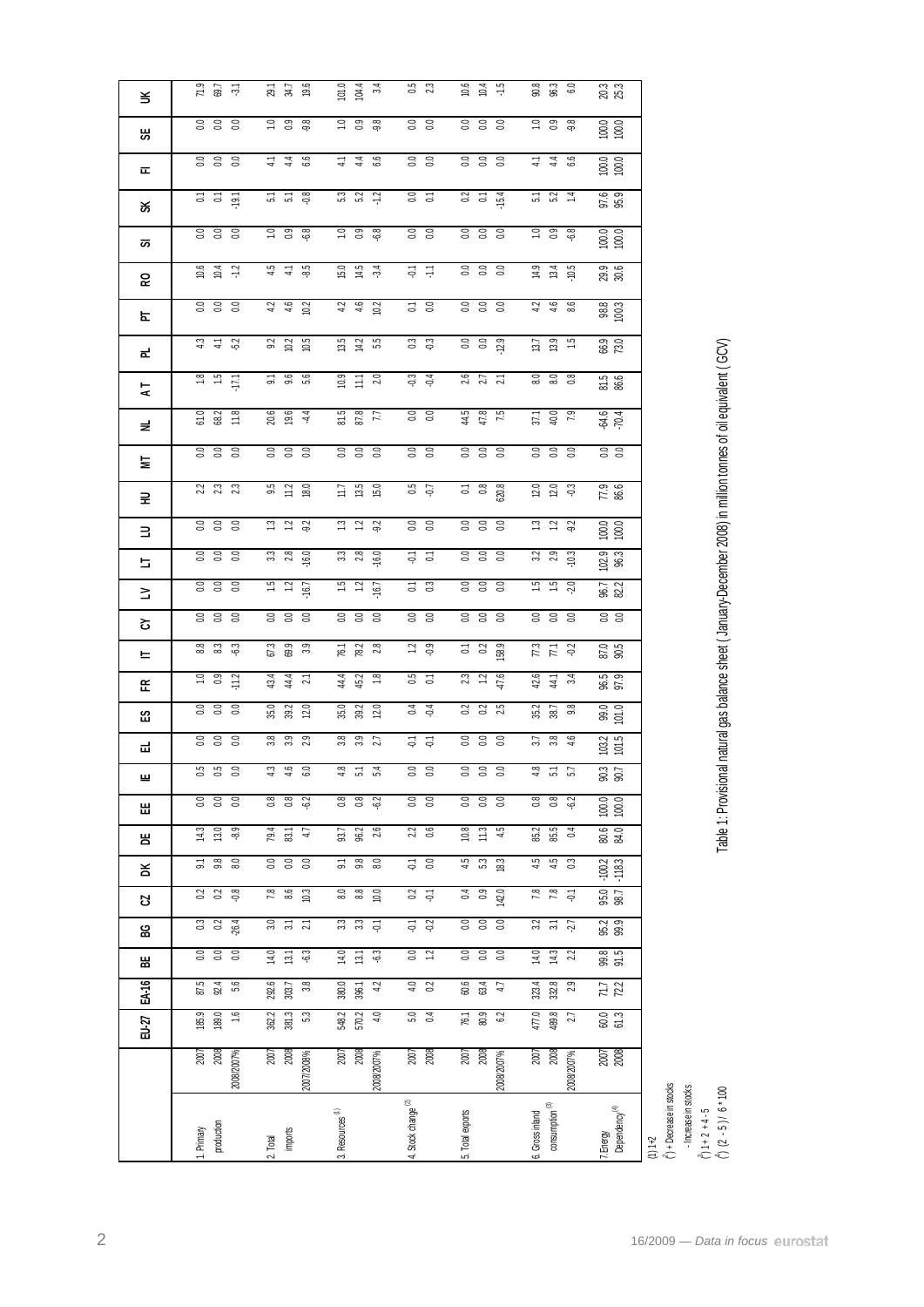

**Figure 3: Gross inland consumption in million toe (GCV)** 





**Figure 5: Total imports and exports in million toe (GCV) ( + : imports ; - : exports )**